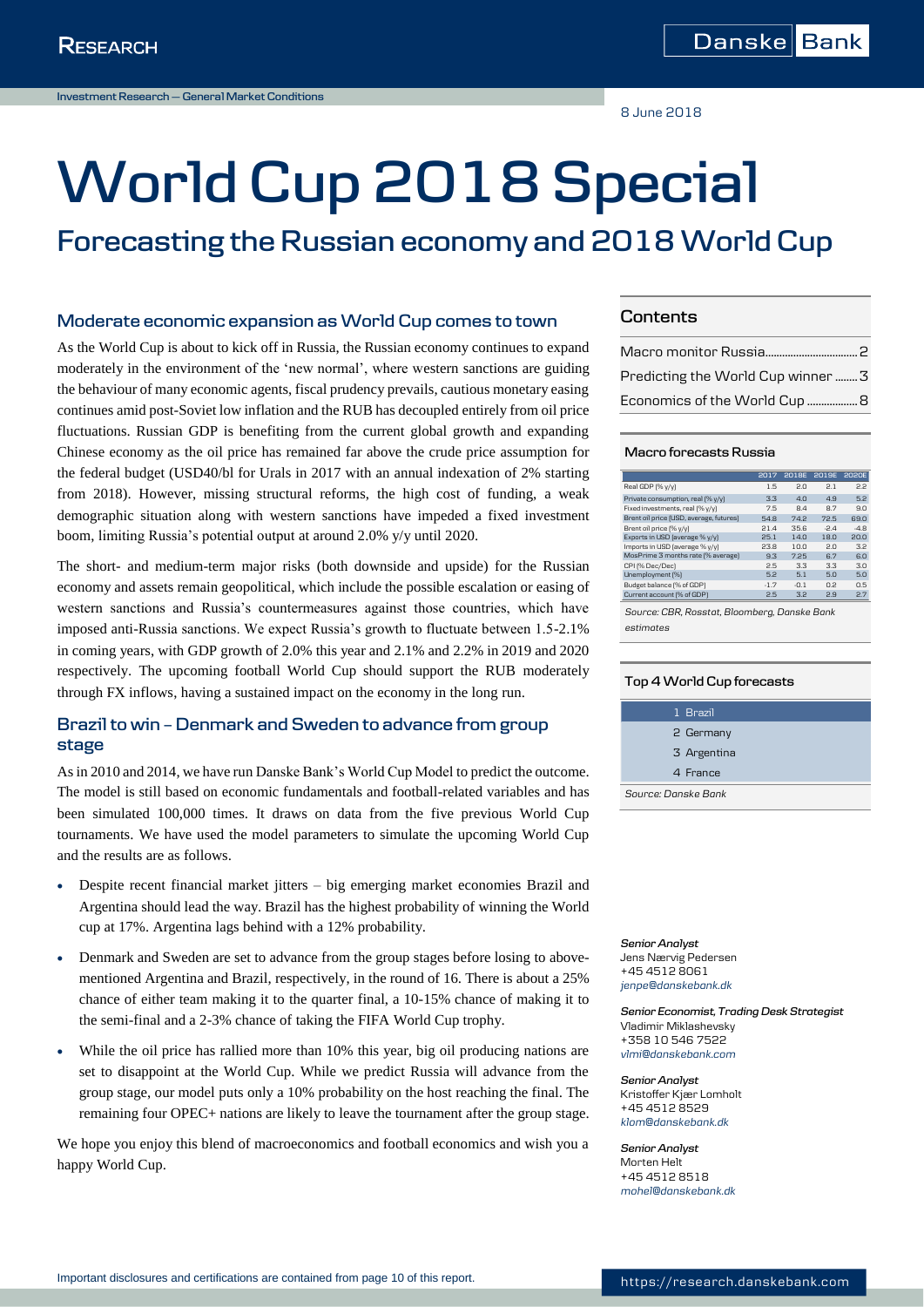# <span id="page-1-0"></span>**Macro monitor Russia**

Russia's economy is set to see growth around its potential output of 2.0% in years to come, in our view. The country went through an economic slowdown in 2015 and 2016, along with many emerging markets as the oil price collapsed, dragging down private consumers' purchasing power, accelerating inflation and causing an extreme tightening of monetary policy. The geopolitical stand-off has limited access to cheap FX funding for many Russian corporations and Russia's countermeasures have further fuelled domestic price increases through a supply side shock.

### **'New normal' is set to prevail in the long term**

Russia was one of the first countries across the EM universe to have abolished the pegged currency regime, moving the RUB into free float and adopting rigid fiscal policy by introducing the so-called 'budget rule'. On the other hand, Russia was close to an introduction of capital controls after the RUB lost 53% against the USD within six months in 2014 (the Brent price collapsed 60% within the same period and the USD went up 20% on initiated monetary tightening by the Fed in the US). Yet, Russia's central bank (CBR) remained ironhanded, hiking the key rate by 950bp in order to push the double-digit inflation below the 4% target.

As a result of the mix of ultra-cautious monetary policy and rigid fiscal policy, Russia succeeded in replenishing its gold and FX reserves from USD357bn in 2015 to USD460bn in 2018, although this has affected fixed investment and private consumption, sending the country into two years of recession. The free-floating RUB has mitigated external shocks from the lower oil price and limited FX funding, improving Russia's current account balance significantly, which has delivered a surplus since 1994.

While Russia's budget revenues still depend on oil and gas income, this share fell from over 50% in 2011 to approximately 35% in mid-2016, climbing to 40% in mid-2017. On the other hand, tax collections intensified and import substitutions in agriculture and food processing have created additional sources of revenue.

The RUB has completely decoupled from the moves in the oil price. RUB's major driver remain geopolitics and the new budget rule, which obliges Russia's Ministry of Finance to absorb all additional oil revenues from the economy, increasing FX purchases on the Urals price, which has exceeded USD40/bl this year. The RUB remains heavily undervalued, letting Russian exporters enjoy much lower costs and high revenues in hard currency. However, Russian consumers have been focusing more on domestically-produced goods becoming price sensitive and avoiding sky-rocketing prices for imported goods.

### **Continuing de-dollarisation and improved country ratings**

Due to limited access to external funding as a result of western sanctions and the FX exposure of Russia's government, the corporate and banking sector has decreased substantially on regular redemptions of foreign debt. On the other hand, Russia's local debt has been extremely popular among non-resident buyers, pushing their share to all-time highs of 34.5% in 2018 versus 3.9% in 2012 – long before financial sector sanctions by the west. As the oil price collapse and increased political risks were the main reasons for Russia's downgrade to below investment grade status in 2014, Russia regained the its IG rating from rating agency S&P Global Ratings ('BBB-') in February 2018, while Fitch has reaffirmed the country's IG level with a positive outlook. Looking into prospects and risks to Russia's economic growth, we see that oil price fluctuations pose a much smaller risk than a further escalation of the geopolitical stand-off.

**Russia's economy continues to recover after two years of recession, while industrial growth stays volatile**













### **Russia's net international investment position has been strong among EM**



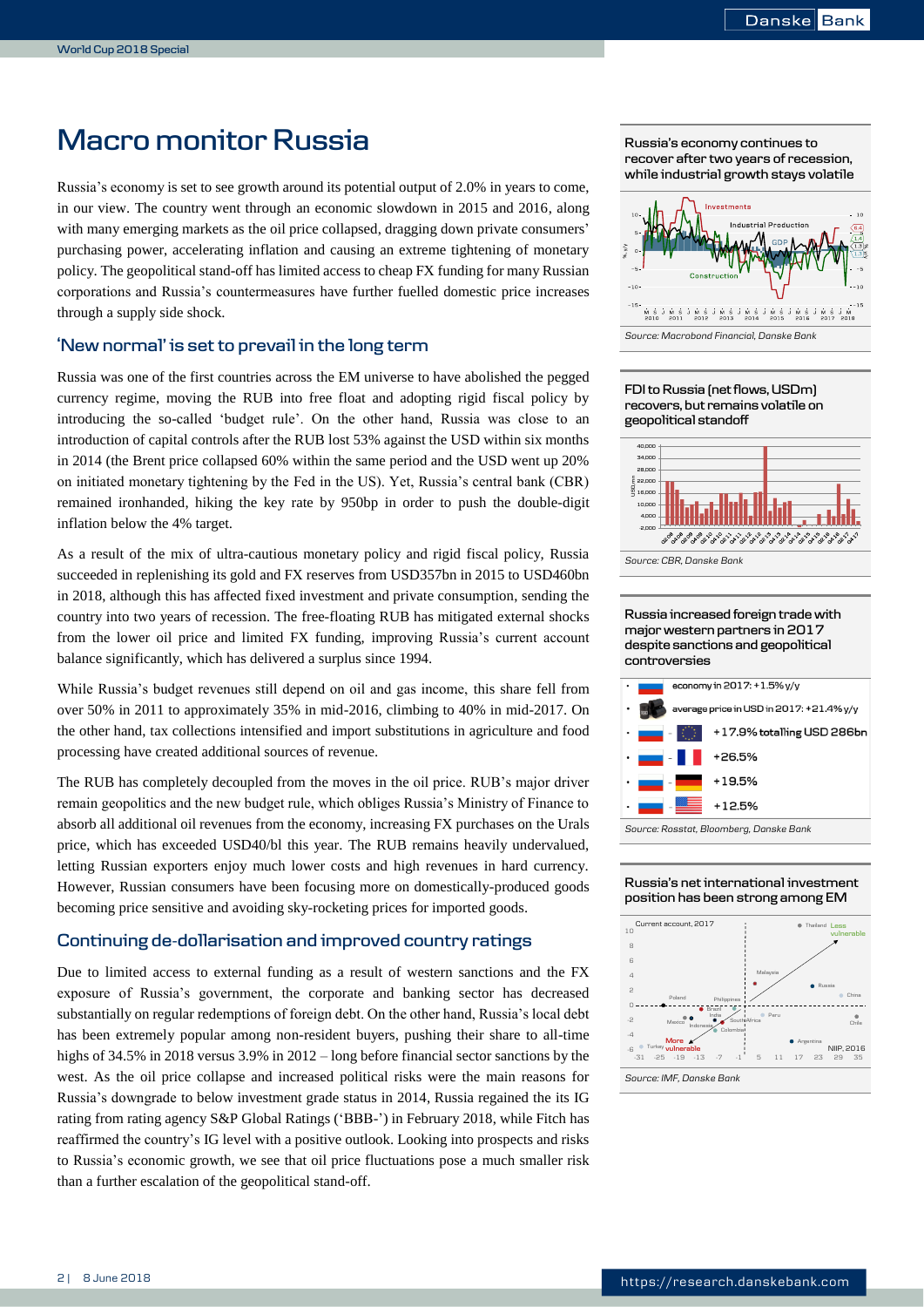# <span id="page-2-0"></span>**Predicting the World Cup winner**

The 2018 World Cup in Russia is less than a week away. We have therefore taken a closer look at the economies participating. As in 2010 and 2014, we have used Danske Bank's World Cup Model to simulate all 64 matches and predict the winner in Moscow on 15 July. We have run a further 100,000 Monte Carlo simulations to calculate outcome probabilities. In addition, we present an overview of the economies of all 32 nations participating in the World Cup.

### **An economic model of the World Cup**

The box below gives a closer description of Danske Bank's World Cup Model. It predicts the outcome of a given World Cup match by looking at the relative strength of the two teams playing in the match. The model is based on fundamental economic and footballrelated factors.

#### **Danske Bank's World Cup Model**

Danske Bank's World Cup Model estimates the relative strength between two teams playing in the World Cup, based on a combination of fundamental economic and football-related factors. The model includes the following variables.

- The dependent variable, the relative strength between any two national teams, is the net goal difference (ΔGoals). For example, when Brazil beat Sweden 5-2 in the 1958 World Cup final, the net goal difference was three.
- The difference in income levels, which we measure as the difference in GDP per capita in terms of PPP relative to GDP per capita in the US (ΔGDP/capita of US).
- The difference in football tradition is captured by the difference in the number of World Cup participations (ΔWC participations and by a dummy variable [ΔAsia/Oceanic/Latin America], which captures the fact that Asian and Oceanic do not have a long football tradition, while Latin American countries have a strong football tradition.
- We reflect the difference in the current form of two national teams by the difference in their current FIFA ranking (ΔFIFA ranking). Hence, number 1 ranked Germany has the advantage over the other teams on this factor.
- A dummy variable (ΔBallon d'Or nominee) for any team that had a Ballon d'Or (European Footballer of the Year) nominee the year before the World Cup takes into account the effect on the team of the presence of a 'superstar'.
- Finally, we have included a dummy variable (ΔHost) to take into account the vital factor of home advantage.

The model is estimated using OLS based on data from the past five World Cup tournaments and yields the following result with an  $R^2=0.23$ .

*ΔGoals = 0.31\*ΔGDP/capita of US + 0.03\*ΔWC participations*

*+ 0.32\*ΔBallon d'Or nominee – 0.01\*ΔFIFA ranking*

*+ 0.59\*ΔHost – 0.58\*ΔAsia/Oceanic + 0.30\*ΔLatin America*.

 In previous editions, we have also included the difference in population, but this variable is no longer significant after seeing results using data up until the 2014 World Cup.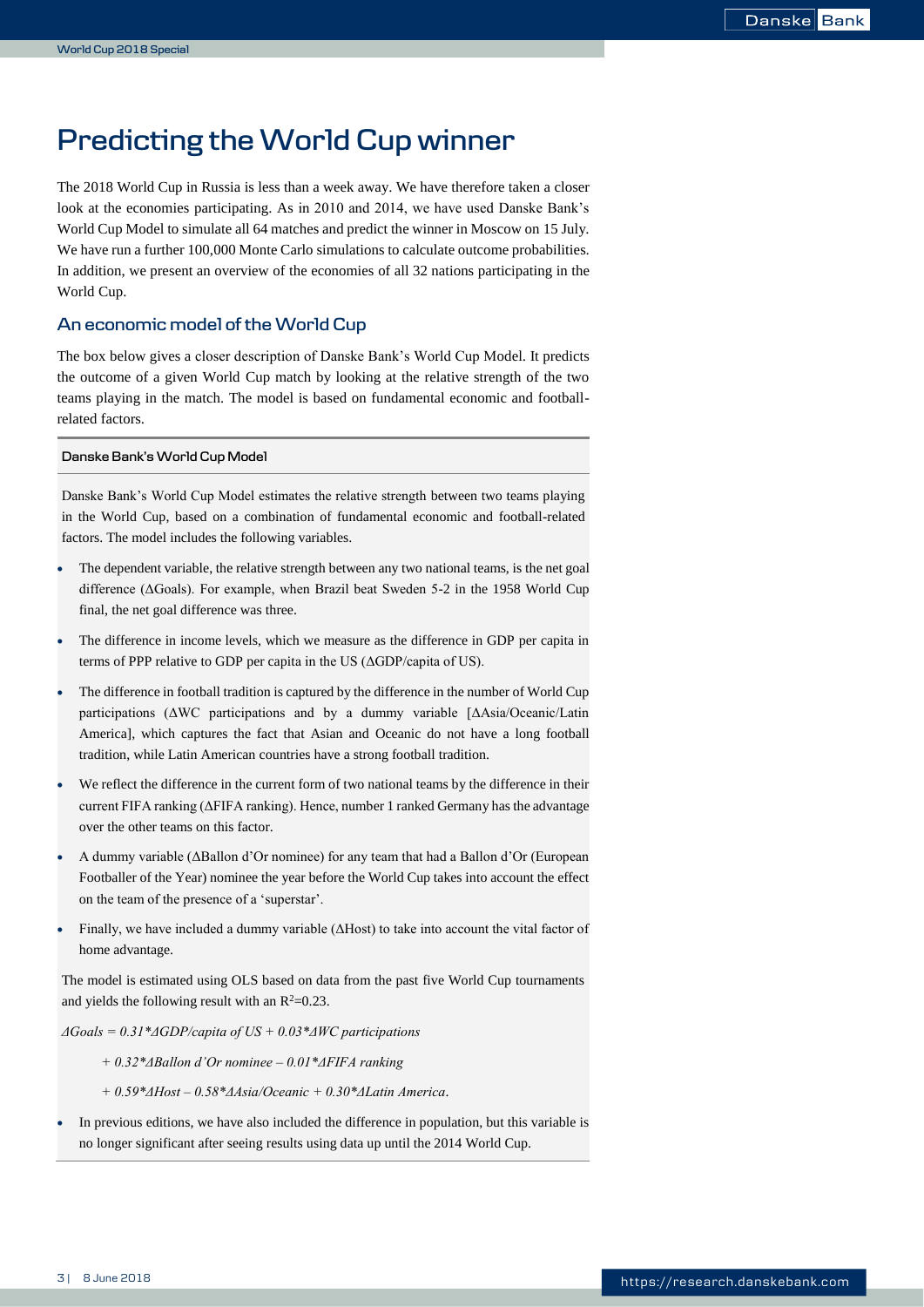As we stressed in our World Cup specials in 2010 and 2014, economic fundamentals play a vital role in determining the outcome of the tournament; in particular, the income level, which we measure by GDP per capita (in PPP terms). For example, when Iceland, the third wealthiest nation of the World Cup, meets Nigeria, the second poorest nation, in the group stage, Iceland will have a 0.3 goal advantage. Another example is Denmark, which will have a 0.2 goal advantage over Peru due to its higher GDP per capita.

Naturally, football-related factors are also important, e.g. the relative form of the two teams. We measure this using the FIFA ranking. When number 1 ranked Germany plays number 61 ranked South Korea in the group stage, Germany will have a 0.7 goal advantage. Denmark is ranked 28 spots above Australia, which our model predicts will earn Denmark a 0.3 goal advantage when they meet in the second round of the group stage.

World Cup experience is also helpful. When England plays debuting Panama, it will have a 0.6 goal advantage due to the higher experience. Having a superstar on the team is also significant. Portugal, Argentina and Brazil all had a Ballon d'Or finalist last year. This superstar effect earns them a 0.3 goal advantage. Finally, the home field advantage will give Russia a 0.6 goal advantage in every game.

|                     | Ranking World Cup participants |        |                 |               |                          |                 |               |                |  |  |  |
|---------------------|--------------------------------|--------|-----------------|---------------|--------------------------|-----------------|---------------|----------------|--|--|--|
|                     | GDP/capita (PPP USD)           |        |                 |               | World Cup participations |                 |               | FIFA ranking   |  |  |  |
|                     | Switzerland                    | 61.422 |                 | <b>Brazil</b> | 20                       |                 | Germany       | $\overline{1}$ |  |  |  |
| LO <sub>1</sub>     | Saudi Arabia                   | 54.777 | $\overline{10}$ | Germany       | 18                       | $\overline{10}$ | <b>Brazil</b> | P              |  |  |  |
| <b>P</b>            | Iceland                        | 51.842 | <b>B</b>        | Argentina     | 16                       | Гор             | Belgium       | 3              |  |  |  |
|                     | Sweden                         | 51.475 |                 | Mexico        | 15                       |                 | Portugal      | $\overline{4}$ |  |  |  |
|                     | Germany                        | 50.425 |                 | Spain         | 14                       |                 | Argentina     | 5              |  |  |  |
|                     | Egypt                          | 12.671 |                 | Tunisia       | 4                        |                 | Panama        | 55             |  |  |  |
|                     | Tunisia                        | 11.755 | m               | <b>Egypt</b>  | P                        | S               | Japan         | 60             |  |  |  |
| Bottom <sub>5</sub> | Morocco                        | 8.567  | Bottom          | Senegal       |                          | Bottom          | South Korea   | 61             |  |  |  |
|                     | Nigeria                        | 5.929  |                 | Iceland       | $\Omega$                 |                 | Russia        | 66             |  |  |  |
|                     | Senegal                        | 2,727  |                 | Panama        | 0                        |                 | Saudi Arabia  | 70             |  |  |  |
|                     | Source: IMF WEO, FIFA          |        |                 |               |                          |                 |               |                |  |  |  |

### **Oil market is rallying, but OPEC+ set to leave empty handed**

Using Danske Bank's World Cup Model above, we have once again simulated all 64 matches. The results from the group stages can be found below. Overall, we do not predict any surprising outcomes from the group stage. We predict all the big football nations will advance. That should also be the case for Denmark and Sweden. It will be a close call for their Nordic peer Iceland. The small, wealthy country, with a short football tradition, should finish third in Group D by a small margin to Croatia. More on the battle between the Nordics below.

| Group stage A-D             |                                             |          |                  |                            |                          |                   |                 |                   |                   |              |                  |  |
|-----------------------------|---------------------------------------------|----------|------------------|----------------------------|--------------------------|-------------------|-----------------|-------------------|-------------------|--------------|------------------|--|
| Group A                     | Points                                      |          | Goaldiff Group B | Points                     |                          | Goal diff Group C | Points          |                   | Goal diff Group D | Points       | <b>Goal diff</b> |  |
| Russia                      | 7                                           | $+3.3$   | Spain            | 7                          | $+3$                     | France            | 7               | $+2$              | Argentina         | $\mathbf{a}$ | $+3$             |  |
| Uruguay                     | 7                                           | $+2$     | Portugal         | 7                          | $+2$                     | <b>Denmark</b>    | 3               | $\Omega$          | Croatia           | 2            | $-1$             |  |
| Egypt                       | 3                                           | $-1$     | Morocco          | 3                          | $-1$                     | Peru              | $\mathsf{P}$    | $-1$              | Iceland           | 2            | $-1$             |  |
| Saudi Arabia                | $\Omega$                                    | $-4$     | Iran             | 0                          | $-4$                     | Australia         | $\mathcal{P}$   | $-1$              | Nigeria           | 2            | $-1$             |  |
| Russia-Saudi Arabia<br>$+2$ |                                             |          | Portugal-Spain   |                            | France-Australia         |                   | $+1$            | Argentina-Iceland |                   | $+1$         |                  |  |
|                             | $-1$<br>Morocco-Iran<br>Egypt-Uruguay       |          |                  | $+1$                       | $\Omega$<br>Peru-Denmark |                   | Croatia-Nigeria |                   | $\circ$           |              |                  |  |
| Russia-Egypt                |                                             | $+1$     | Portugal-Morocco |                            | $+1$                     |                   | France-Peru     |                   | Argentina-Croatia |              | $+1$             |  |
| Uruguay-Saudi Arabia        |                                             | $+1$     | Iran-Spain       |                            | م:                       | Denmark-Australia |                 | $\Omega$          | Nigeria-Iceland   |              | $\circ$          |  |
| Uruguay-Russia              |                                             | $\Omega$ | Iran-Portugal    |                            | $-1$                     | Denmark-France    |                 | $\Omega$          | Nigeria-Argentina |              | $-1$             |  |
|                             | $-1$<br>Saudi Arabia-Egypt<br>Spain-Morocco |          | $+1$             | $\Omega$<br>Australia-Peru |                          |                   | Iceland-Croatia |                   | $\circ$           |              |                  |  |
|                             |                                             |          |                  |                            |                          |                   |                 |                   |                   |              |                  |  |
|                             | Source: IMF, FIFA, Danske Bank              |          |                  |                            |                          |                   |                 |                   |                   |              |                  |  |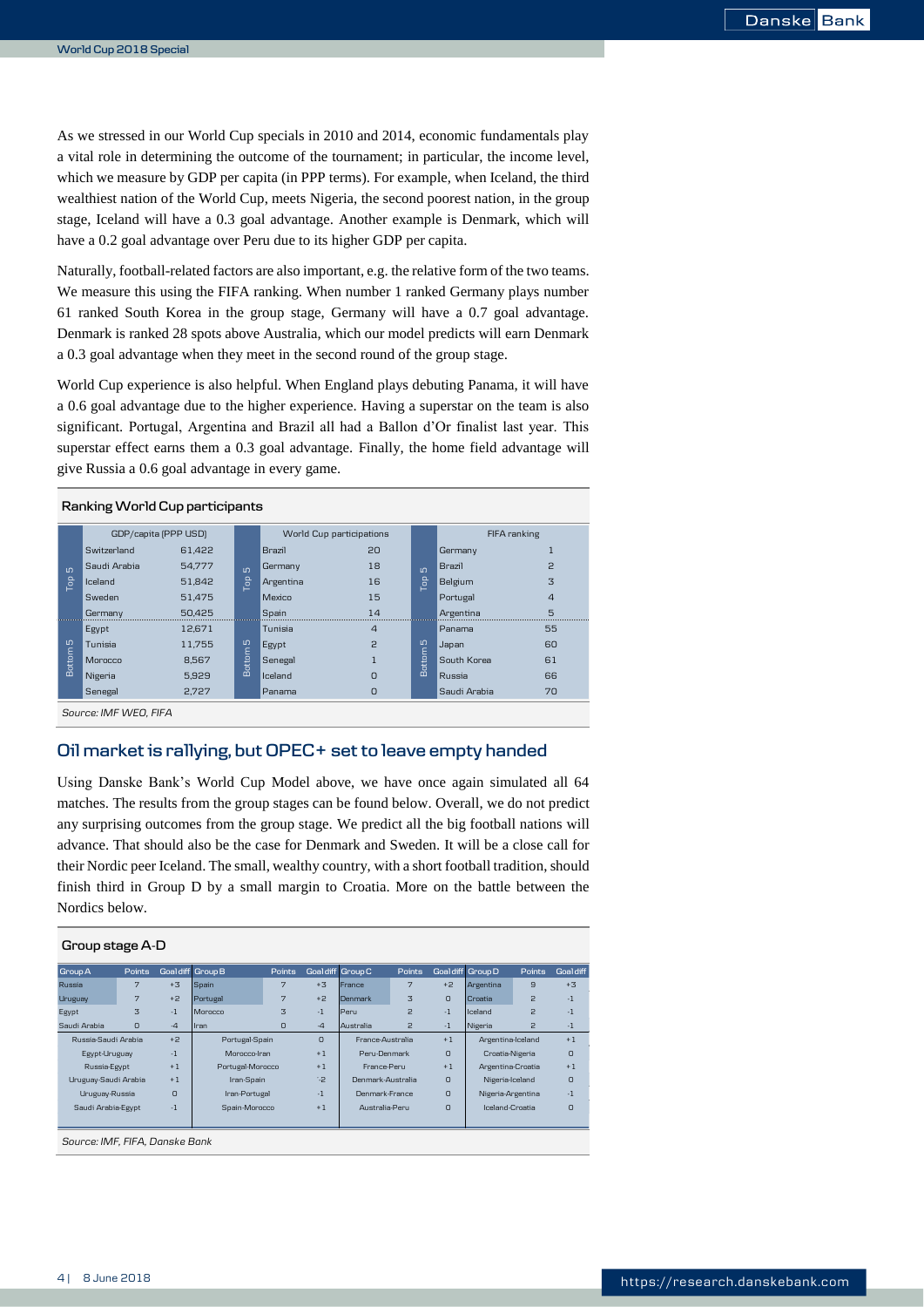The hosting nation Russia should have an easy path to the knockout stage, predicted to win Group A in front of Uruguay. However, this will not be the case for its peers in the OPEC+ oil cartel. Other big oil producing nations as Saudi Arabia, Iran, Nigeria and Mexico are set to leave after the preliminary rounds. Hence, we conclude that while these economies are currently winning on the oil price, which is up more than 10% this year, they are likely to lose out at the World Cup.

| Group stage E-H                |              |                  |                     |                |          |                   |         |          |                   |                |           |  |
|--------------------------------|--------------|------------------|---------------------|----------------|----------|-------------------|---------|----------|-------------------|----------------|-----------|--|
| <b>Group E</b>                 | Points       | Goaldiff Group F |                     | Points         |          | Goal diff Group G | Points  |          | Goal diff Group H | Points         | Goal diff |  |
| Brazil                         | $\mathbf{a}$ | $+4$             | Germany             | $\mathbf{a}$   | $+4$     | Belgium           | 7       | $+3.3$   | Poland            | 7              | $+2$      |  |
| Switzerland                    | 6            | $+1$             | Sweden              | $\overline{a}$ | $\Omega$ | England           | 7       | $+3.3$   | Colombia          | 5              | $+1$      |  |
| Serbia                         | 3            | $-1$             | Mexico              | $\overline{a}$ | $\Omega$ | Tunisia           | 3       | $-1$     | Senegal           | $\overline{a}$ | O         |  |
| Costa Rica                     | $\circ$      | $-4$             | South Korea         | O              | $-4$     | Panama            | $\circ$ | $-5$     | Japan             | O              | $-3$      |  |
| Brazil-Switzerland             |              | $+1$             | Germany-Mexico      |                | $+1$     | Belgium-Panama    |         | $+2$     | Poland-Senegal    |                | $+1$      |  |
| Costa Rica-Serbia              |              | $-1$             | Swedem-South Korea  |                | $+1$     | Tunisia-England   |         | $-1$     | Colombia-Japan    |                | $+1$      |  |
| Brazil-Costa Rica              |              | $+2$             | South Korea-Mexico  |                | $-1$     | Belgium-Tunisia   |         | $+1$     | Poland-Colombia   |                | O         |  |
| Serbia-Switzerland             |              | $-1$             | Germany-Sweden      |                | $+1$     | England-Panama    |         | $+2$     | Japan-Senegal     |                | -1        |  |
| Serbia-Brazil                  |              | $-1$             | South Korea-Germany |                | $-2$     | England-Belgium   |         | $\Omega$ | Japan-Poland      |                | $-1$      |  |
| Switzerland-Costa Rica         |              | $+1$             | Mexico-Sweden       |                | $\Omega$ | Panama-Tunisia    |         | $-1$     | Senegal-Colombia  |                | O         |  |
|                                |              |                  |                     |                |          |                   |         |          |                   |                |           |  |
| Source: IMF, FIFA, Danske Bank |              |                  |                     |                |          |                   |         |          |                   |                |           |  |

## **EM jitters will not stand in the way of Brazil and Argentina**

In the knockout stage, the model predicts that Denmark will face Argentina and Sweden will face Brazil. The two large emerging market countries will be too much to handle for the two 'AAA' rated Nordic economies. At this point, strong economic fundamentals will lose out to strong football fundamentals. Amid tense Brexit talks, the model also predicts Germany and England will meet in the quarterfinal. The UK will have to hope for better results at the negotiations table, because on the football pitch, Germany will get the upper hand, according to our model. The semi-finals will be a clash between the core of EU, represented by France and Germany, and Latin America, represented by Argentina and Brazil. The model predicts Brazil and Germany will advance to the final and Brazil to lift the FIFA World Cup trophy in Moscow on 15 July for a sixth time. Hence, recent emerging market jitters in financial markets should not be an issue at the World Cup.

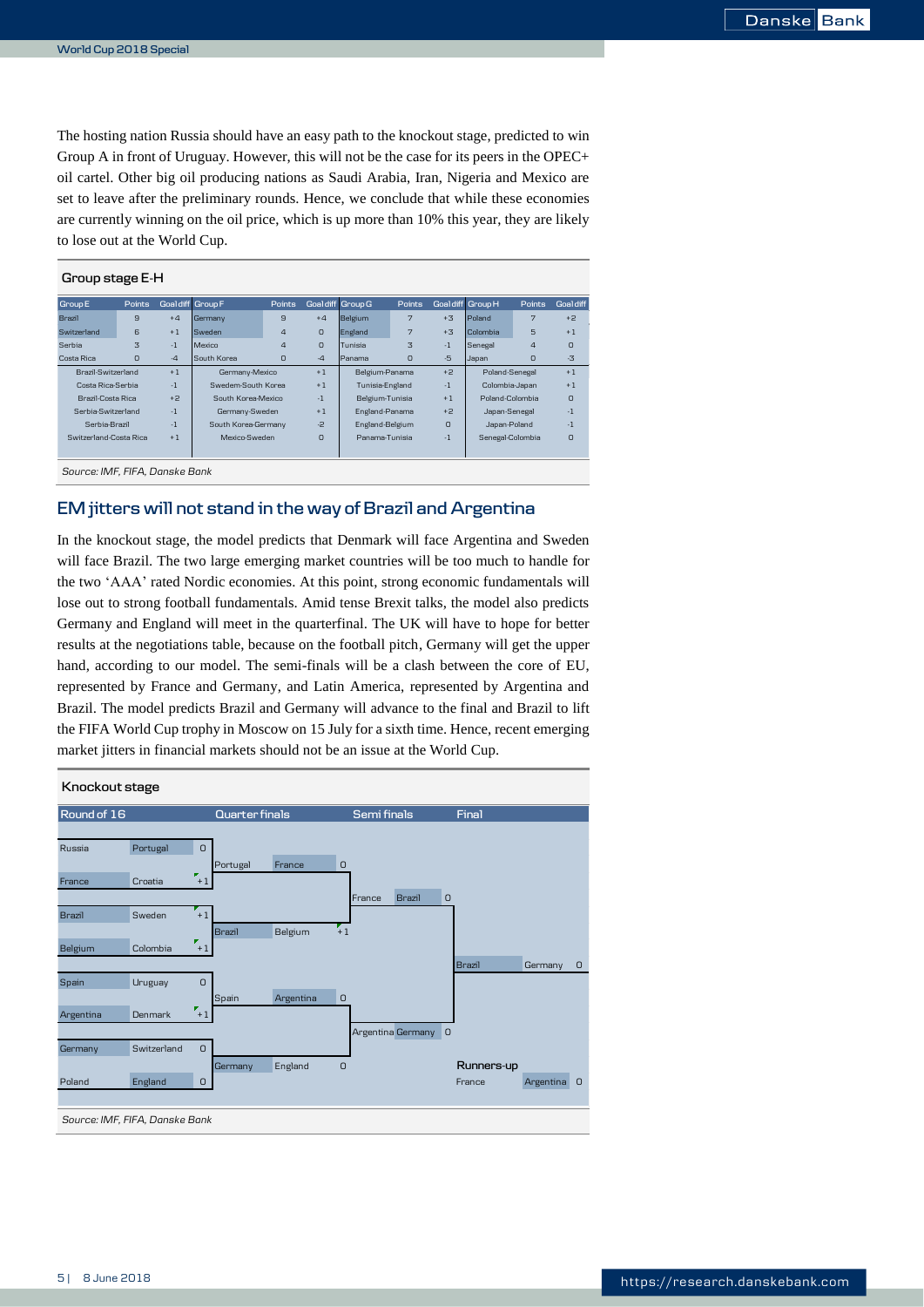### **Sweden has a slight edge in the battle of the Nordics**

In our base case, the model simulation predicts Brazil will emerge as the winner. However, in order to get a better view of the probability of this outcome, we have simulated the World Cup 100,000 times in a Monte Carlo study. After all, chance plays an important in football as well – if it were all down to the economic fundamentals, it would not be as fun to watch. Put differently, our model does not take into account the role 'the hand of God' may play.

The table below reveals that we are actually looking at a close race between Brazil, Argentina and Germany. According to the model, they have a 17%, 12% and 12% probability of winning, respectively. Despite the home field advantage, Russia has only a 4% probability of winning the World Cup.

|                                | Probabilities of winning the World Cup final |              |       |                 |            |  |  |  |  |  |  |  |
|--------------------------------|----------------------------------------------|--------------|-------|-----------------|------------|--|--|--|--|--|--|--|
| <b>Brazil</b>                  |                                              | 17% Sweden   |       | 3% Senegal      | $\Omega\%$ |  |  |  |  |  |  |  |
| Argentina                      |                                              | 12% Poland   |       | 2% Morocco      | $\Omega\%$ |  |  |  |  |  |  |  |
| Germany                        |                                              | 12% Denmark  |       | 2% Nigeria      | በ%         |  |  |  |  |  |  |  |
| Spain                          |                                              | 7% Colombia  |       | 1% Egypt        | በ%         |  |  |  |  |  |  |  |
| France                         |                                              | 7% Mexico    |       | 1% Costa Rica   | 0%         |  |  |  |  |  |  |  |
| Belgium                        |                                              | 7% Peru      |       | 1% Iran         | $\Omega\%$ |  |  |  |  |  |  |  |
| England                        |                                              | 6% Croatia   |       | 1% Japan        | $\Omega\%$ |  |  |  |  |  |  |  |
| Portugal                       |                                              | 6% Tunisia   |       | 1% Saudi Arabia | $\Omega\%$ |  |  |  |  |  |  |  |
| Switzerland                    |                                              | 5% Serbia    |       | 1% South Korea  | $\Omega\%$ |  |  |  |  |  |  |  |
| Russia                         |                                              | 4% Iceland   |       | 1% Panama       | $\Omega\%$ |  |  |  |  |  |  |  |
| Uruguay                        |                                              | 3% Australia | $1\%$ |                 |            |  |  |  |  |  |  |  |
| Source: IMF, FIFA, Danske Bank |                                              |              |       |                 |            |  |  |  |  |  |  |  |

The simulation study also reveals that Sweden has a slight upper hand on Denmark. Sweden has a 63% probability of advancing from the group stage compared to Denmark's 51% and Iceland's 42%. However, that any of the Nordics will advance all the way to final looks quite unlikely. Sweden has a 7% chance of reaching the final and a 3% chance of winning compared to 4% and 2% for Denmark, respectively. While Sweden has been losing the battle of the Nordics in the FX market recently, it seems to have a small edge on the football pitch. In particular, our model attributes this to the stronger economic growth seen in Sweden relative to Denmark since the previous World Cup.

|         | Probability of reaching a certain round in the knockout stage |     |            |       |        |  |  |  |  |  |  |  |
|---------|---------------------------------------------------------------|-----|------------|-------|--------|--|--|--|--|--|--|--|
|         | Round of 16 Quaterfinal                                       |     | Semi-final | Final | Winner |  |  |  |  |  |  |  |
| Sweden  | 63%                                                           | 27% | 14%        | 7%    | 3%     |  |  |  |  |  |  |  |
| Denmark | 51%                                                           | 74% | 11%        | 4%    | 2%     |  |  |  |  |  |  |  |
| lceland | 42%                                                           | 17% | 7%         | 2%    | 1%     |  |  |  |  |  |  |  |
|         | Source: IMF, FIFA, Danske Bank                                |     |            |       |        |  |  |  |  |  |  |  |



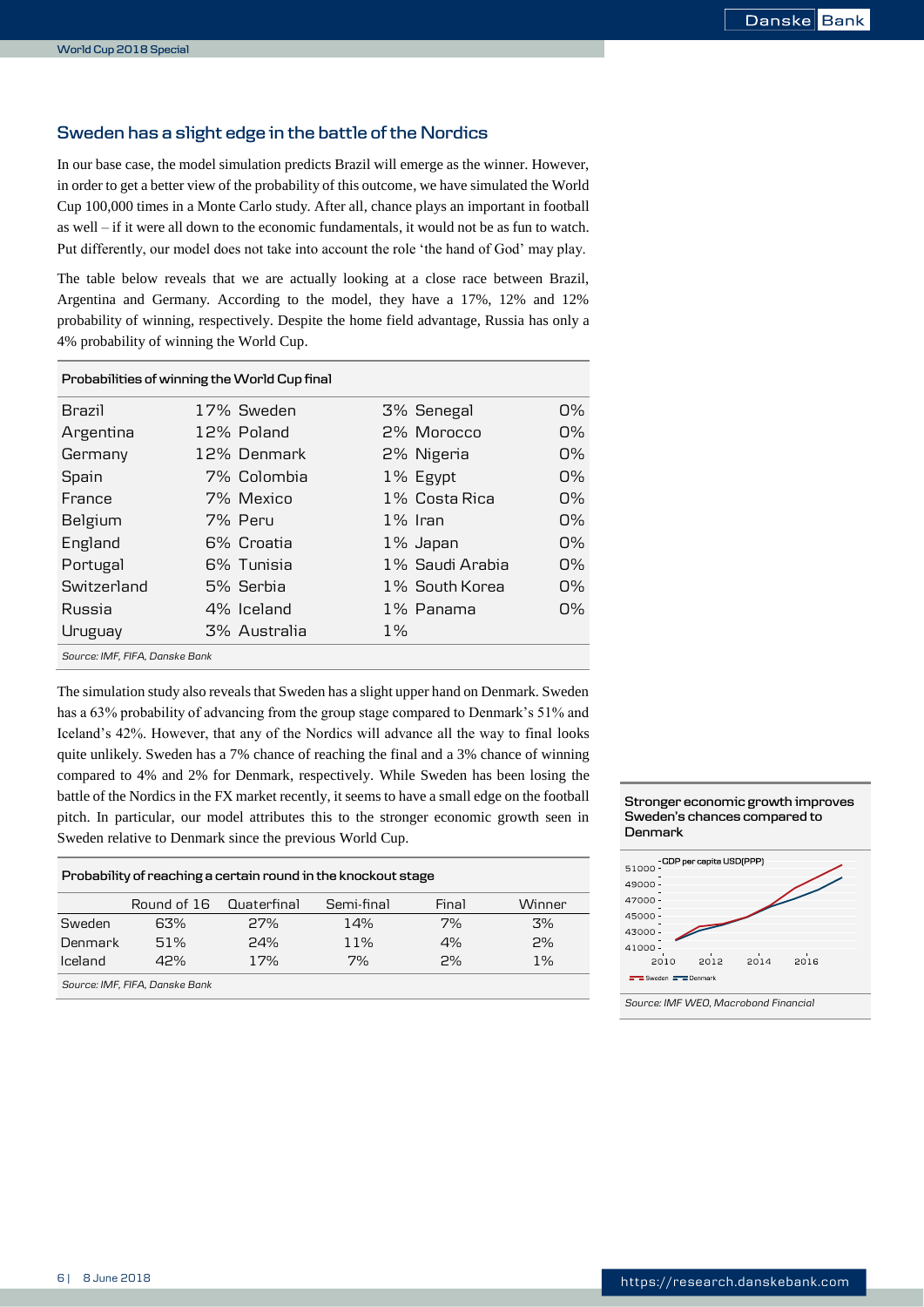### **The market agrees with our model predictions**

So, how does our model compare with market predictions? The table below shows our model-implied top 16 favourites compared to the top 16 from the betting market. The markets agree with us that Brazil is the most likely winner of the 2018 World Cup. They have Germany as a runner-up favourite. Instead, our model's faith in Messi gives Argentina the edge against the German 'Mannschaft', placing Argentina as our number 2. Looking closer at the rest of the list reveals a remarkable thing: there is only one difference between our top 16 and the market's, namely our number 12 is Sweden, where the markets have more faith in Modric and co. from Croatia. Finally, it is worth noting that both our model and the market has Denmark as the 14<sup>th</sup> most likely winner of the World Cup.

One thing is for sure, we will follow the tournament closely and wish you all a happy World Cup!

|                       | Our model predictions vs market predictions*                       |                 |  |  |  |  |  |  |  |  |
|-----------------------|--------------------------------------------------------------------|-----------------|--|--|--|--|--|--|--|--|
| #                     | Danske Bank's Top 16                                               | Markets' Top 16 |  |  |  |  |  |  |  |  |
| 1                     | Brazil                                                             | Brazil          |  |  |  |  |  |  |  |  |
| 2                     | Argentina                                                          | Germany         |  |  |  |  |  |  |  |  |
| 3                     | Germany                                                            | Spain           |  |  |  |  |  |  |  |  |
| $\overline{4}$        | Spain                                                              | France          |  |  |  |  |  |  |  |  |
| 5                     | France                                                             | Argentina       |  |  |  |  |  |  |  |  |
| 6                     | Belgium                                                            | Belgium         |  |  |  |  |  |  |  |  |
| 7                     | England                                                            | England         |  |  |  |  |  |  |  |  |
| 8                     | Portugal                                                           | Portugal        |  |  |  |  |  |  |  |  |
| $\boldsymbol{\Theta}$ | Switzerland                                                        | Uruguay         |  |  |  |  |  |  |  |  |
| 10                    | Russia                                                             | Croatia         |  |  |  |  |  |  |  |  |
| 11                    | Uruguay                                                            | Colombia        |  |  |  |  |  |  |  |  |
| 12                    | Sweden                                                             | Russia          |  |  |  |  |  |  |  |  |
| 13                    | Poland                                                             | Poland          |  |  |  |  |  |  |  |  |
| 14                    | Denmark                                                            | Denmark         |  |  |  |  |  |  |  |  |
| 15                    | Colombia                                                           | Mexico          |  |  |  |  |  |  |  |  |
| 16                    | Mexico                                                             | Switzerland     |  |  |  |  |  |  |  |  |
|                       | *Based on betting odds from 6 June<br>Source: Betfair, Danske Bank |                 |  |  |  |  |  |  |  |  |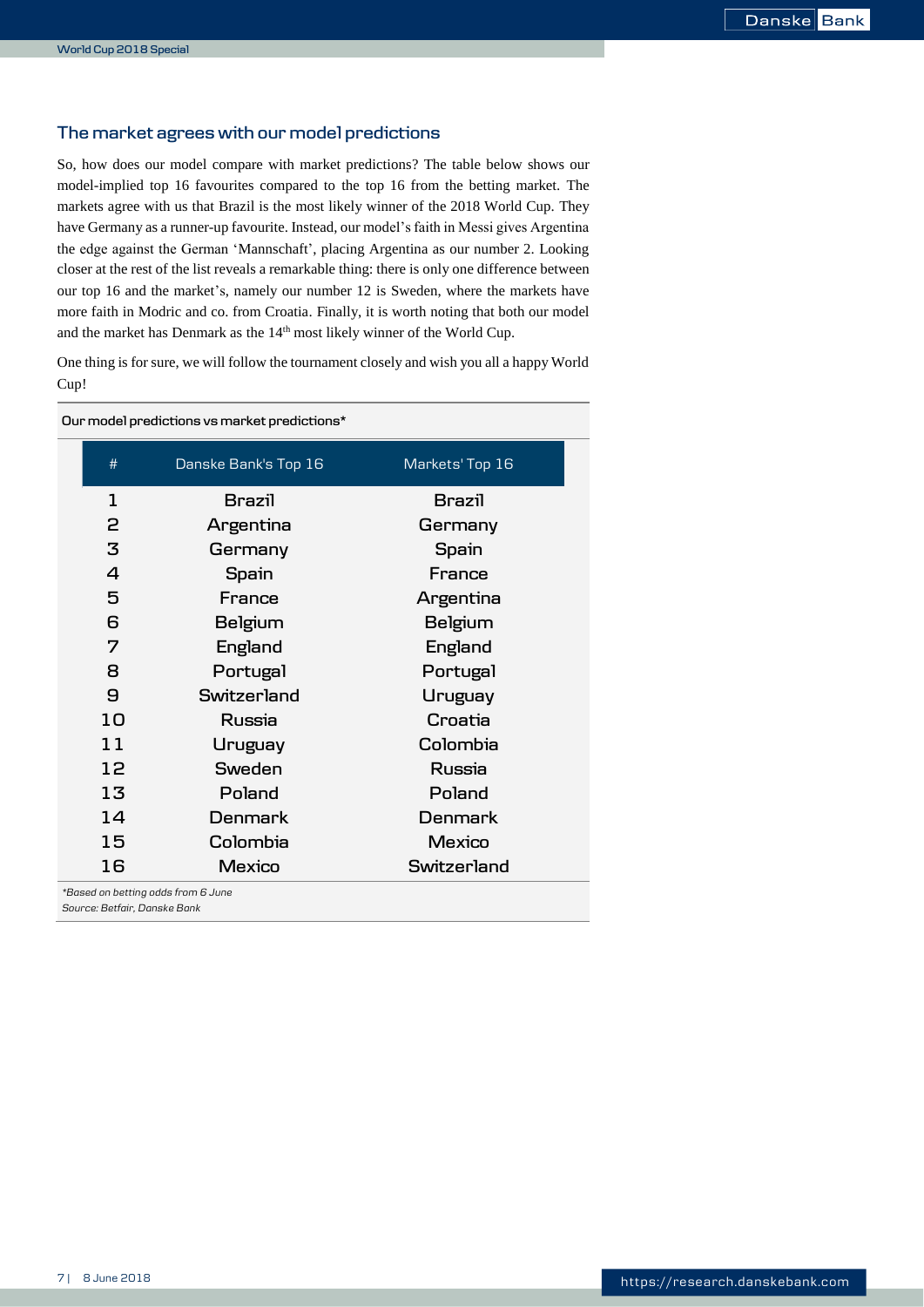# <span id="page-7-0"></span>**Economics of the World Cup**

| $\frac{2.586}{\alpha}$<br>GroupA | $\bullet =$                |             |                      |           |                |                      |                               |                |                        |  |  |  |  |
|----------------------------------|----------------------------|-------------|----------------------|-----------|----------------|----------------------|-------------------------------|----------------|------------------------|--|--|--|--|
|                                  | GDP/Capita<br><b>(PPP)</b> | Pop.(mill.) | <b>GDP</b><br>Growth | Inflation | C/A<br>balance | Exchange rate regime | <b>Credit Rating</b><br>[S&P] | World<br>Cups  | <b>FIFA</b><br>ranking |  |  |  |  |
| Russia                           | 27834                      | 144.0       | 1.5                  | 3.7       | 2.6            | Free float (RUB)     | BBB (stb)                     | 10             | 66                     |  |  |  |  |
| Saudi Arabia                     | 54777                      | 32.4        | $-0.7$               | $-0.9$    | 2.7            | Fixed vs USD (SAR)   | $A - u(stb)$                  | $\overline{4}$ | 67                     |  |  |  |  |
| Egypt                            | 12671                      | 94.8        | 4.2                  | 23.5      | $-6.5$         | Managed float (EGP)  | B(stb)                        | 2              | 46                     |  |  |  |  |
| Uruguay                          | 22371                      | 3.5         | 3.1                  | 6.2       | 1.6            | Free float (UYU)     | BBB (stb)                     | 12             | 17                     |  |  |  |  |
|                                  |                            |             |                      |           |                |                      |                               |                |                        |  |  |  |  |

*Source: IMF WEO, FIFA, S&P, Danske Bank*

# **Group B**  $\frac{1}{2}$  **B**  $\frac{1}{2}$  **C**  $\frac{1}{2}$  **C**  $\frac{1}{2}$

|                | GDP/Capita<br><b>(PPP)</b> | Pop.(mill.) | <b>GDP</b><br>Growth | Inflation | C/A<br>balance | Exchange rate regime | <b>Credit Rating</b><br><b>IS&amp;PI</b> | World<br>Cups  | <b>FIFA</b><br>ranking |
|----------------|----------------------------|-------------|----------------------|-----------|----------------|----------------------|------------------------------------------|----------------|------------------------|
| Portugal       | 30417                      | 10.3        | 2.7                  | 1.6       | 0.5            | Currency Union (EUR) | BBB-u (stb)                              | 6              | $\overline{4}$         |
| Spain          | 38286                      | 46.3        | 3.1                  | 2.0       | 1.7            | Currency Union (EUR) | A-u (stb)                                | 14             | 8                      |
| <b>Morocco</b> | 8567                       | 34.9        | 4.2                  | 0.8       | $-3.8$         | Free float (MAD)     | BBB- (stb)                               | $\overline{4}$ | 42                     |
| <b>Iran</b>    | 20200                      | 81.4        | 4.3                  | 9.9       | 4.3            | Managed float (IRR)  | <b>NR</b>                                | 4              | 36                     |

*Source: IMF WEO, FIFA, S&P, Danske Bank*

# **Group C R**  $\frac{2\pi}{3}$  **P P**

|           | GDP/Capita<br><b>(PPP)</b> | Pop.(mill.) | <b>GDP</b><br>Growth | Inflation | C/A<br>balance | Exchange rate regime | <b>Credit Rating</b><br>[S&P] | World<br>Cups  | <b>FIFA</b><br>ranking |
|-----------|----------------------------|-------------|----------------------|-----------|----------------|----------------------|-------------------------------|----------------|------------------------|
| France    | 43761                      | 64.8        | 1.8                  | 1.2       | $-1.4$         | Currency Union (EUR) | AAu (stb)                     | 14             | 7                      |
| Australia | 50334                      | 24.8        | 2.3                  | 2.0       | $-2.3$         | Free float (AUD)     | AAAu (stb)                    | 4              | 40                     |
| Peru      | 13334                      | 31.8        | 2.5                  | 2.8       | $-1.3$         | Free float (PEN)     | $A - [stb]$                   | $\overline{4}$ | 11                     |
| Denmark   | 49883                      | 5.7         | 2.1                  | 1.1       | 7.6            | Fixed vs EUR (DKK)   | AAA (stb)                     | 4              | 12                     |

*Source: IMF WEO, FIFA, S&P, Danske Bank*

# **Group D D H H B E H**

|           | GDP/Capita<br><b>(PPP)</b> | Pop.(mill.) | <b>GDP</b><br>Growth | Inflation | C/A<br>balance | Exchange rate regime | <b>Credit Rating</b><br>[S&P] | World<br>Cups, | <b>FIFA</b><br>ranking |
|-----------|----------------------------|-------------|----------------------|-----------|----------------|----------------------|-------------------------------|----------------|------------------------|
| Argentina | 20876                      | 44          | 2.9                  | 25.7      | $-4.8$         | Managed float (ARS)  | $B + [stb]$                   | 16             | 5                      |
| Iceland   | 51842                      | 0.3         | 3.6                  | 1.8       | 3.6            | Free float (ISK)     | $A$ (stb)                     | 0              | 22                     |
| Croatia   | 24424                      | 4.1         | 2.8                  | $1.1\,$   | 3.7            | Managed float (HRK)  | $BB + [stb]$                  | $\overline{4}$ | 18                     |
| Nigeria   | 5929                       | 188.7       | 0.8                  | 16.5      | 2.5            | Managed float (NGN)  | $B$ (stb)                     | 5              | 47                     |

*Source: IMF WEO, FIFA, S&P, Danske Bank*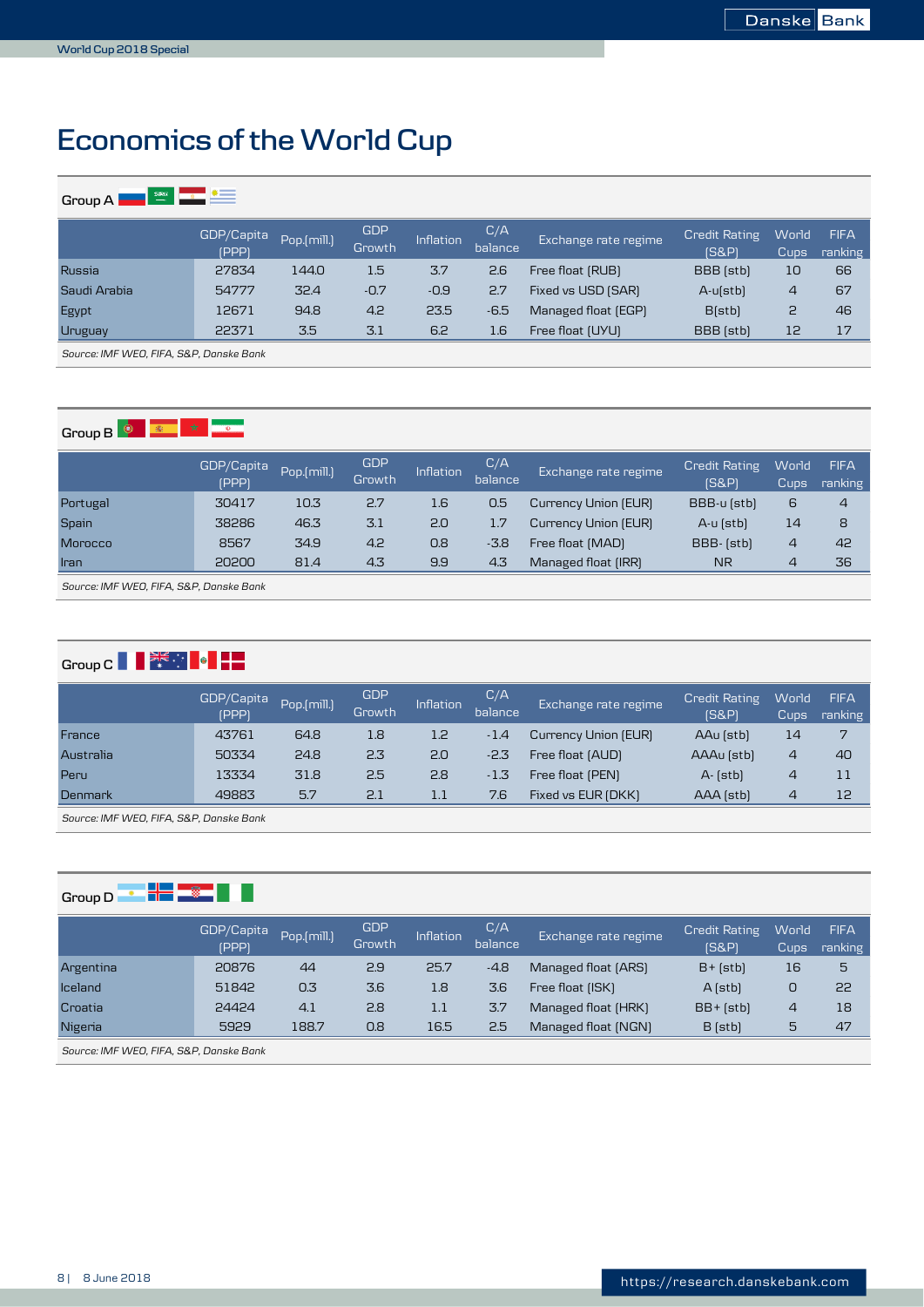**Group E**  $\bigcirc$  **H**  $\bigcirc$  **E** 

|               | GDP/Capita<br><b>(PPP)</b> | Pop.(mill.) | <b>GDP</b><br>Growth | Inflation | C/A<br>balance | Exchange rate regime | <b>Credit Rating</b><br>[S&P] | <b>World</b><br>Cups | <b>FIFA</b><br>ranking |
|---------------|----------------------------|-------------|----------------------|-----------|----------------|----------------------|-------------------------------|----------------------|------------------------|
| <b>Brazil</b> | 15603                      | 207.7       | 1.0                  | 3.4       | $-0.5$         | Free float (BRL)     | BB- (stb)                     | 20                   | 2                      |
| Switzerland   | 61422                      | 8.4         | 1.1                  | 0.5       | 9.3            | Free float (CHF)     | AAAu (stb)                    | 10                   | 6                      |
| Costa Rica    | 16877                      | 5.0         | 3.2                  | 1.6       | $-3.1$         | Crawling band (CRC)  | BB- (stb)                     | $\overline{4}$       | 25                     |
| Serbia        | 15000                      | 7.0         | 1.8                  | 3.1       | $-4.6$         | Free float (RSD)     | BB (stb)                      | 11                   | 35                     |

*Source: IMF WEO, FIFA, S&P, Danske Bank*

# **Group F F F F F (0)**

|               | GDP/Capita<br><b>(PPP)</b> | Pop.(mill.) | GDP<br>Growth | Inflation | C/A<br>balance | Exchange rate regime | <b>Credit Rating</b><br><b>IS&amp;PI</b> | World<br><b>Cups</b> | <b>FIFA</b><br>ranking |
|---------------|----------------------------|-------------|---------------|-----------|----------------|----------------------|------------------------------------------|----------------------|------------------------|
| Germany       | 50425                      | 82.7        | 2.5           | 1.7       | 8.0            | Currency Union (EUR) | AAAu (stb)                               | 18                   |                        |
| <b>Mexico</b> | 19903                      | 123.5       | 2.0           | 6.0       | $-1.6$         | Free float (MXN)     | A- (stb)                                 | 15                   | 15                     |
| Sweden        | 51475                      | 10.1        | 2.4           | 1.9       | 3.2            | Free float (SEK)     | AAAu (stb)                               | 11                   | 23                     |
| South Korea   | 39434                      | 51.5        | 3.1           | 1.9       | 5.1            | Free float (KRW)     | AA (stb)                                 | 9                    | 61                     |

*Source: IMF WEO, FIFA, S&P, Danske Bank*

# **Group G**  $\begin{array}{|c|c|c|c|}\hline \textbf{A} & \textbf{B} & \textbf{C} & \textbf{A} & \textbf{B} \\ \hline \end{array}$

|         | GDP/Capita<br><b>(PPP)</b> | Pop.(mill.) | <b>GDP</b><br>Growth | Inflation | C/A<br>balance | Exchange rate regime | <b>Credit Rating</b><br><b>IS&amp;PI</b> | World<br>Cups | <b>FIFA</b><br>ranking |
|---------|----------------------------|-------------|----------------------|-----------|----------------|----------------------|------------------------------------------|---------------|------------------------|
| Belgium | 46553                      | 11.4        | 1.7                  | 2.2       | 0.1            | Currency Union (EUR) | AAu (stb)                                | 12            | 3                      |
| Panama  | 25351                      | 4.1         | 5.4                  | 0.9       | $-6.1$         | USD is legal tender  | <b>BBB</b> (stb)                         | 0             | 55                     |
| Tunisia | 11755                      | 11.5        | 1.9                  | 5.3       | $-10.1$        | Managed float (TND)  | <b>NR</b>                                | 4             | 14                     |
| England | 44118                      | 53.1        | 1.8                  | 2.7       | $-4.1$         | Free float (GBP)     | AAu (stb)                                | 14            | 13                     |

*Source: IMF WEO, FIFA, S&P, Danske Bank*

# **Group HEXERCITY**

|                   | GDP/Capita<br><b>(PPP)</b> | Pop.(mill.) | GDP<br>Growth: | Inflation | C/A<br>balance | Exchange rate regime | <b>Credit Rating</b><br>$[S\&P]$ | World<br>Cups | <b>FIFA</b><br>ranking |
|-------------------|----------------------------|-------------|----------------|-----------|----------------|----------------------|----------------------------------|---------------|------------------------|
| Poland            | 29521                      | 38.0        | 4.6            | 2.0       | 0.0            | Free float (PLN)     | $A - [stb]$                      | 6             | 10                     |
| Senegal           | 2727                       | 15.9        | 7.2            | 1.4       | $-9.4$         | CFA franc (XOF)      | $B + [stb]$                      |               | 28                     |
| Colombia          | 14485                      | 49.3        | 1.8            | 4.3       | $-3.4$         | Free float (COP)     | BBB (stb)                        | 5             | 16                     |
| Japan             | 42832                      | 126.7       | 1.7            | 0.5       | 4.0            | Free float (JPY)     | $A+U$ (stb)                      | 5             | 60                     |
| $C = \frac{1}{2}$ |                            |             |                |           |                |                      |                                  |               |                        |

*Source: IMF WEO, FIFA, S&P, Danske Bank*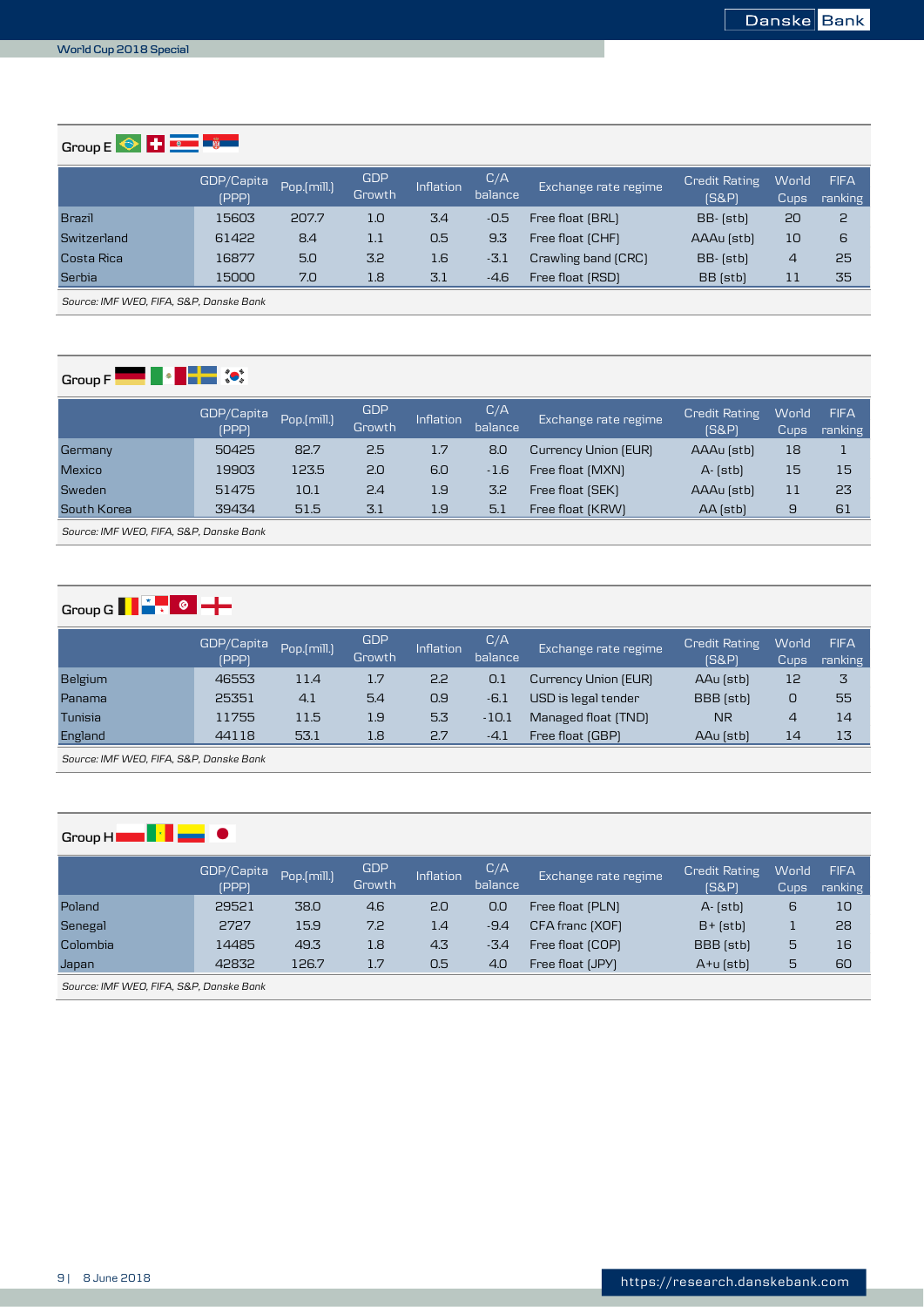### **Disclosures**

This research report has been prepared by Danske Bank A/S ('Danske Bank'). The authors of this research report are Jens Nærvig Pedersen, Senior Analyst, Vladimir Miklashevsky, Senior Analyst, Kristoffer Kjær Lomholt, Analyst and Morten Thrane Helt, Senior Analyst.

#### **Analyst certification**

Each research analyst responsible for the content of this research report certifies that the views expressed in the research report accurately reflect the research analyst's personal view about the financial instruments and issuers covered by the research report. Each responsible research analyst further certifies that no part of the compensation of the research analyst was, is or will be, directly or indirectly, related to the specific recommendations expressed in the research report.

#### **Regulation**

Danske Bank is authorised and subject to regulation by the Danish Financial Supervisory Authority and is subject to the rules and regulation of the relevant regulators in all other jurisdictions where it conducts business. Danske Bank is subject to limited regulation by the Financial Conduct Authority and the Prudential Regulation Authority (UK). Details on the extent of the regulation by the Financial Conduct Authority and the Prudential Regulation Authority are available from Danske Bank on request.

Danske Bank's research reports are prepared in accordance with the recommendations of the Danish Securities Dealers Association.

#### **Conflicts of interest**

Danske Bank has established procedures to prevent conflicts of interest and to ensure the provision of high-quality research based on research objectivity and independence. These procedures are documented in Danske Bank's research policies. Employees within Danske Bank's Research Departments have been instructed that any request that might impair the objectivity and independence of research shall be referred to Research Management and the Compliance Department. Danske Bank's Research Departments are organised independently from, and do not report to, other business areas within Danske Bank.

Research analysts are remunerated in part based on the overall profitability of Danske Bank, which includes investment banking revenues, but do not receive bonuses or other remuneration linked to specific corporate finance or debt capital transactions.

#### **Financial models and/or methodology used in this research report**

Calculations and presentations in this research report are based on standard econometric tools and methodology as well as publicly available statistics for each individual security, issuer and/or country. Documentation can be obtained from the authors on request.

#### **Risk warning**

Major risks connected with recommendations or opinions in this research report, including as sensitivity analysis of relevant assumptions, are stated throughout the text.

#### **Expected updates**

None.

#### **Date of first publication**

See the front page of this research report for the date of first publication.

### General disclaimer

This research report has been prepared by Danske Bank (a division of Danske Bank A/S). It is provided for informational purposes only. It does not constitute or form part of, and shall under no circumstances be considered as, an offer to sell or a solicitation of an offer to purchase or sell any relevant financial instruments (i.e. financial instruments mentioned herein or other financial instruments of any issuer mentioned herein and/or options, warrants, rights or other interests with respect to any such financial instruments) ('Relevant Financial Instruments').

The research report has been prepared independently and solely on the basis of publicly available information that Danske Bank considers to be reliable. While reasonable care has been taken to ensure that its contents are not untrue or misleading, no representation is made as to its accuracy or completeness and Danske Bank, its affiliates and subsidiaries accept no liability whatsoever for any direct or consequential loss, including without limitation any loss of profits, arising from reliance on this research report.

The opinions expressed herein are the opinions of the research analysts responsible for the research report and reflect their judgement as of the date hereof. These opinions are subject to change and Danske Bank does not undertake to notify any recipient of this research report of any such change nor of any other changes related to the information provided herein.

This research report is not intended for, and may not be redistributed to, retail customers in the United Kingdom or the United States

This research report is protected by copyright and is intended solely for the designated addressee. It may not be reproduced or distributed, in whole or in part, by any recipient for any purpose without Danske Bank's prior written consent.